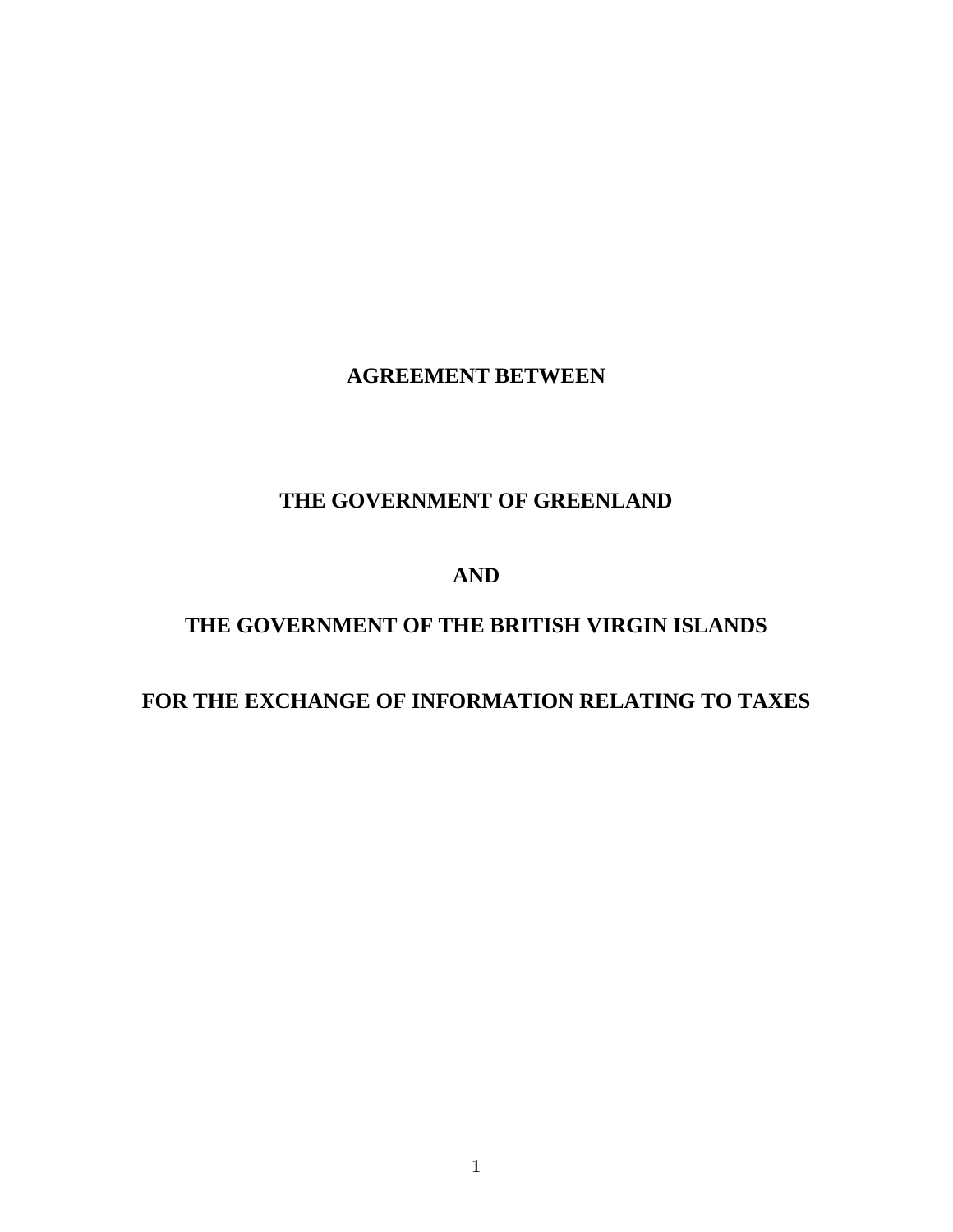## **AGREEMENT BETWEEN THE GOVERNMENT OF THE BRITISH VIRGIN ISLANDS AND THE GOVERNMENT OF GREENLAND FOR THE EXCHANGE OF INFORMATION RELATING TO TAXES**

Whereas the Government of the British Virgin Islands and the Government of Greenland ("the Contracting Parties") recognise the need for cooperation and the exchange of information in criminal and civil tax matters;

Whereas the Contracting Parties have long been active in international efforts in the fight against financial and other crimes, including the targeting of terrorist financing;

Whereas it is acknowledged that the Government of the British Virgin Islands is competent to negotiate and conclude a tax information exchange agreement with Greenland;

Whereas it is acknowledged that the Government of Greenland concludes this agreement on behalf of the Kingdom of Denmark pursuant to the Act on the Conclusion of Agreements under International Law by the Government of the Greenland;

Whereas the British Virgin Islands on the 2nd April 2002 entered into a formal written commitment to the Organisation for Economic Cooperation and Development's (OECD) principles of transparency and exchange of information and have subsequently actively participated in the OECD Global Forum on Taxation;

Whereas the Contracting Parties wish to enhance and facilitate the terms and conditions governing the exchange of information relating to taxes;

Whereas the Contracting Parties recognise that they will never engage in "fishing expeditions";

Now, therefore, the Contracting Parties have concluded the following Agreement which contains obligations on the part of the Contracting Parties only.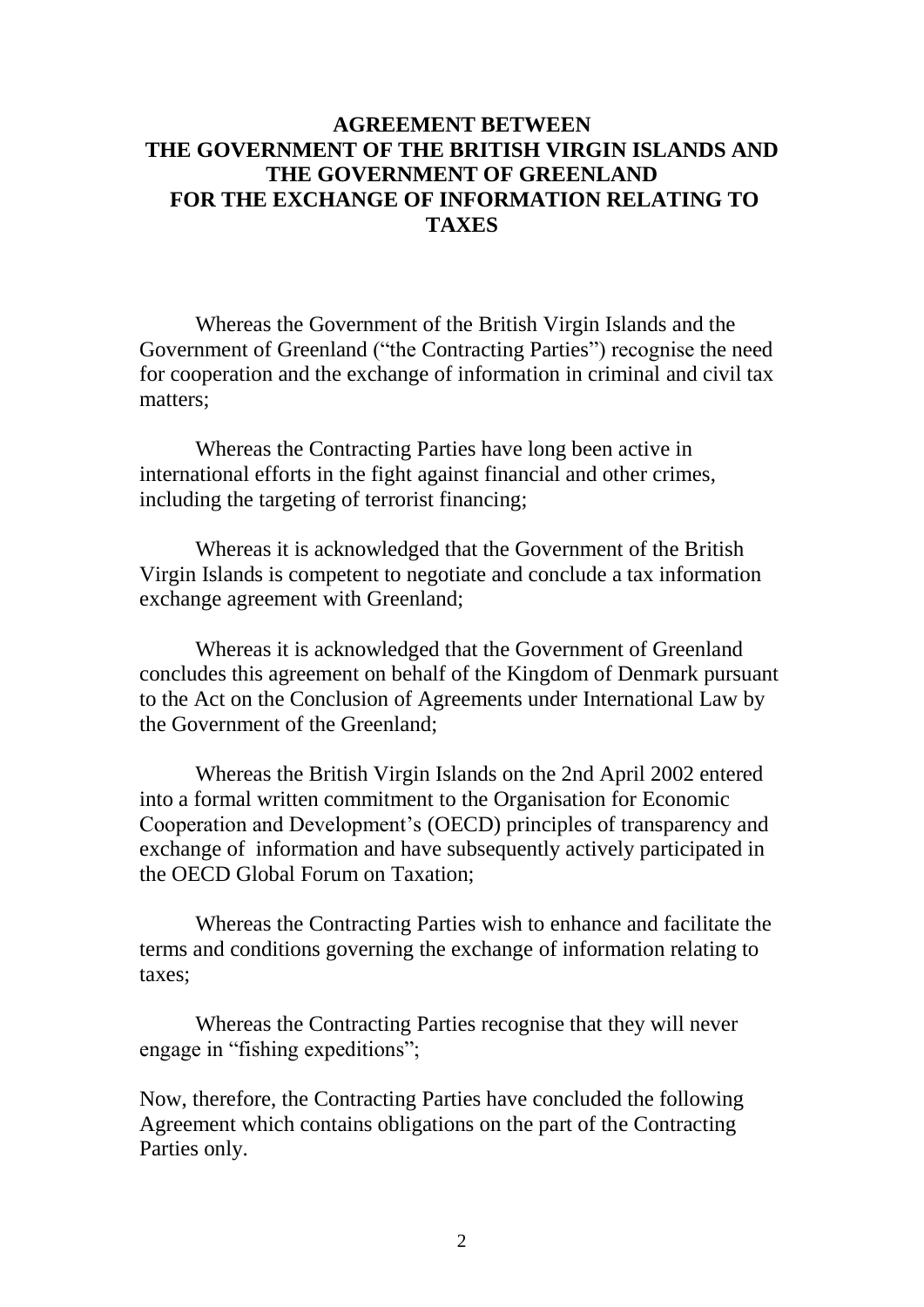#### **SCOPE OF AGREEMENT**

**1.** The competent authorities of the Contracting Parties shall provide assistance through exchange of information that is foreseeably relevant to the administration or enforcement of the domestic laws of the parties concerning the taxes and the tax matters covered by this Agreement, including information that is foreseeably relevant to the determination, assessment, verification, enforcement, recovery or collection of tax claims with respect to persons subject to such taxes, or the investigation or prosecution of tax matters in relation to such persons. Information shall be exchanged in accordance with the provisions of this Agreement and shall be treated as confidential in the manner provided in Article 8.

#### **ARTICLE 2**

#### **JURISDICTION**

To enable the appropriate implementation of this Agreement, information shall be provided in accordance with this Agreement by the competent authority of the Requested Party:

- (a) without regard to whether the person to whom the information relates is a resident or national of a Contracting Party, or whether the person by whom the information is held is a resident or national of a Contracting Party; and
- (b) provided that the information is present within the territory, or in the possession or control of a person subject to the jurisdiction, of the Requested Party.

#### **ARTICLE 3**

#### **TAXES COVERED**

1. The taxes covered by this Agreement are:

(a) in the case of the British Virgin Islands,

- (i) the income tax;
- (ii) the payroll tax; and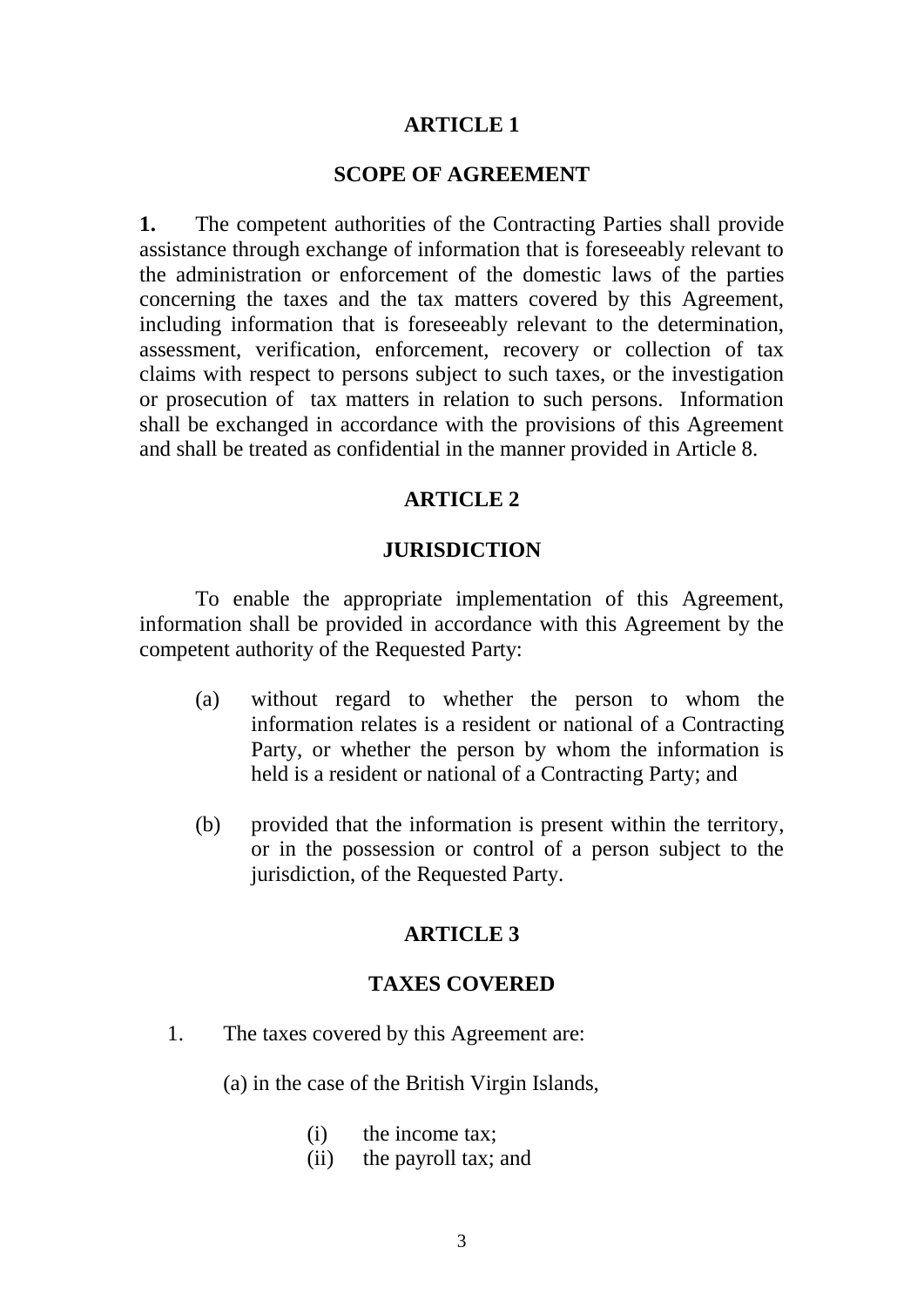(iii) the property tax

(b) in the case of Greenland,

- (i) the home rule tax;
- (ii) the special home rule tax;
- (iii) the municipal tax;
- (iv) the intermunicipal tax;
- (v) the company tax;
- (vi) the dividend tax;
- (vii) the royalty tax; and
- (viii) labour market tax.

2. This Agreement shall also apply to any identical or substantially similar taxes imposed by either party after the date of signature of this Agreement in addition to, or in place of, any of the taxes listed in paragraph 1 of this Article. The competent authorities of the Contracting Parties shall notify each other of any relevant changes to the taxation and related information gathering measures covered by this Agreement.

## **ARTICLE 4**

## **DEFINITIONS**

- 1. In this Agreement unless the context otherwise requires:
	- (a) "British Virgin Islands" means the territory of the Virgin Islands as referred to in the Virgin Islands Constitution Order 2007;
	- (b) "Greenland" means the landmass of Greenland and its territorial waters and any area outside the territorial waters where Denmark or Greenland according to domestic legislation and in accordance with international law, may exercise its rights with respect to the seabed and subsoil and their natural resources;
	- (c) "collective investment fund or scheme" means any pooled investment vehicle irrespective of legal form;
	- (d) "company" means any body corporate or any entity that is treated as a body corporate for tax purposes;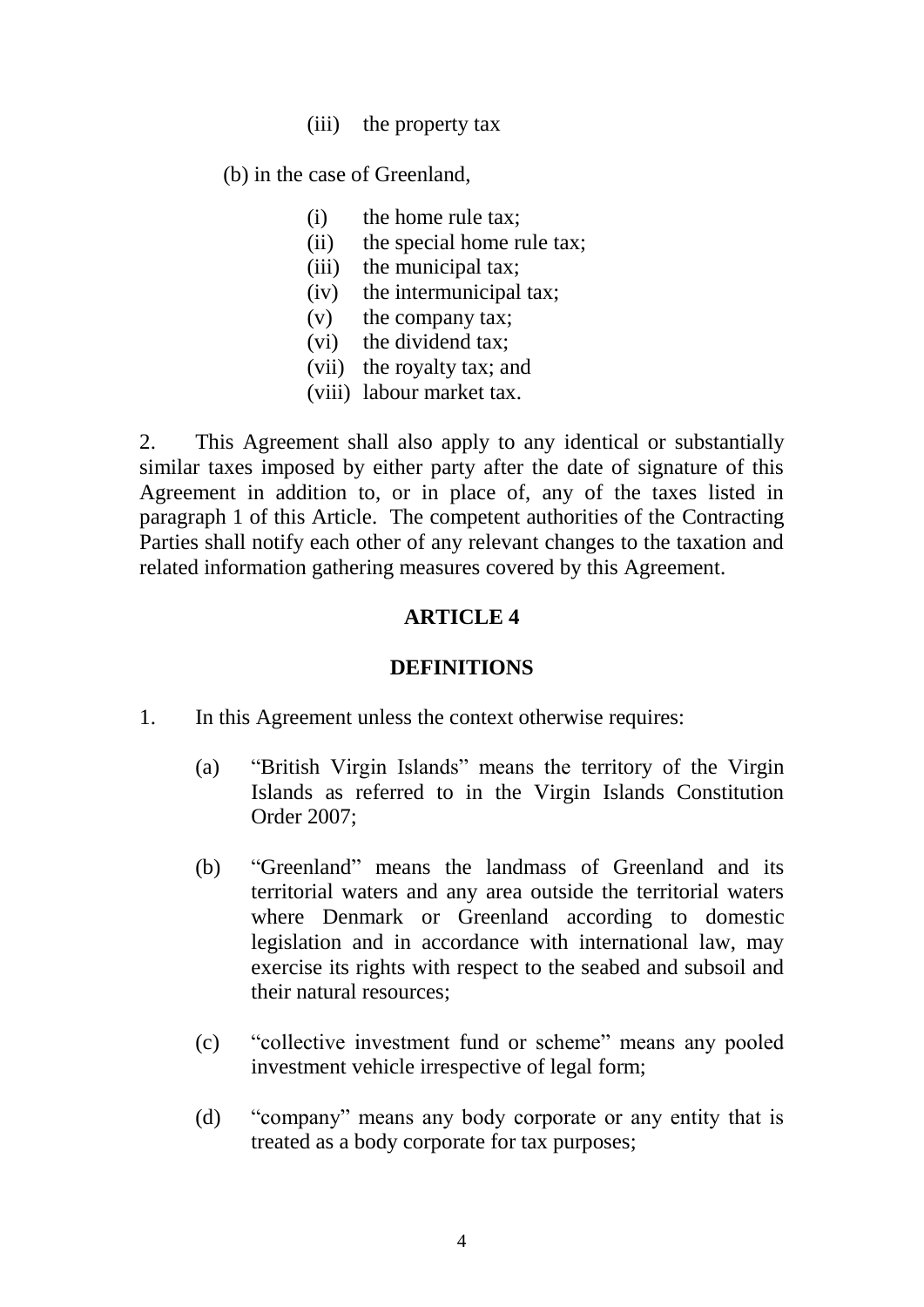- (e) "competent authority" means
	- (i) in the case of the British Virgin Islands, the Financial Secretary or a person or authority designated by him in writing;
	- (ii) in the case of Greenland, the Minister of Finance or his delegate;
- (f) "Contracting Party" means the British Virgin Islands or Greenland as the context requires;
- (g) "criminal laws" means all criminal laws designated as such under domestic law irrespective of whether contained in the tax laws, the criminal code or other laws;
- (h) "criminal tax matters" means tax matters involving intentional conduct which is liable to prosecution under the criminal laws of the Requesting Party;
- (i) "information" means any fact, statement, document or record in whatever form;
- (j) "information gathering measures" means laws, regulations and administrative or judicial procedures that enable a Requested Party to obtain and provide the requested information;
- (k) "national" means
	- (i) in relation to the British Virgin Islands, any person who belongs to the British Virgin Islands by virtue of the Virgin Islands Constitution Order 2007 (Statutory Instrument 2007 No. 1678) or has a certificate of residence of the British Virgin Islands by virtue of the Immigration and Passport Ordinance (Cap.130); and any legal person, partnership, association or other entity deriving its status as such from the laws in force in the British Virgin Islands;
		- (ii) in relation to Greenland, any legal person, partnership, association or other entity deriving its status as such from the laws in force in Greenland;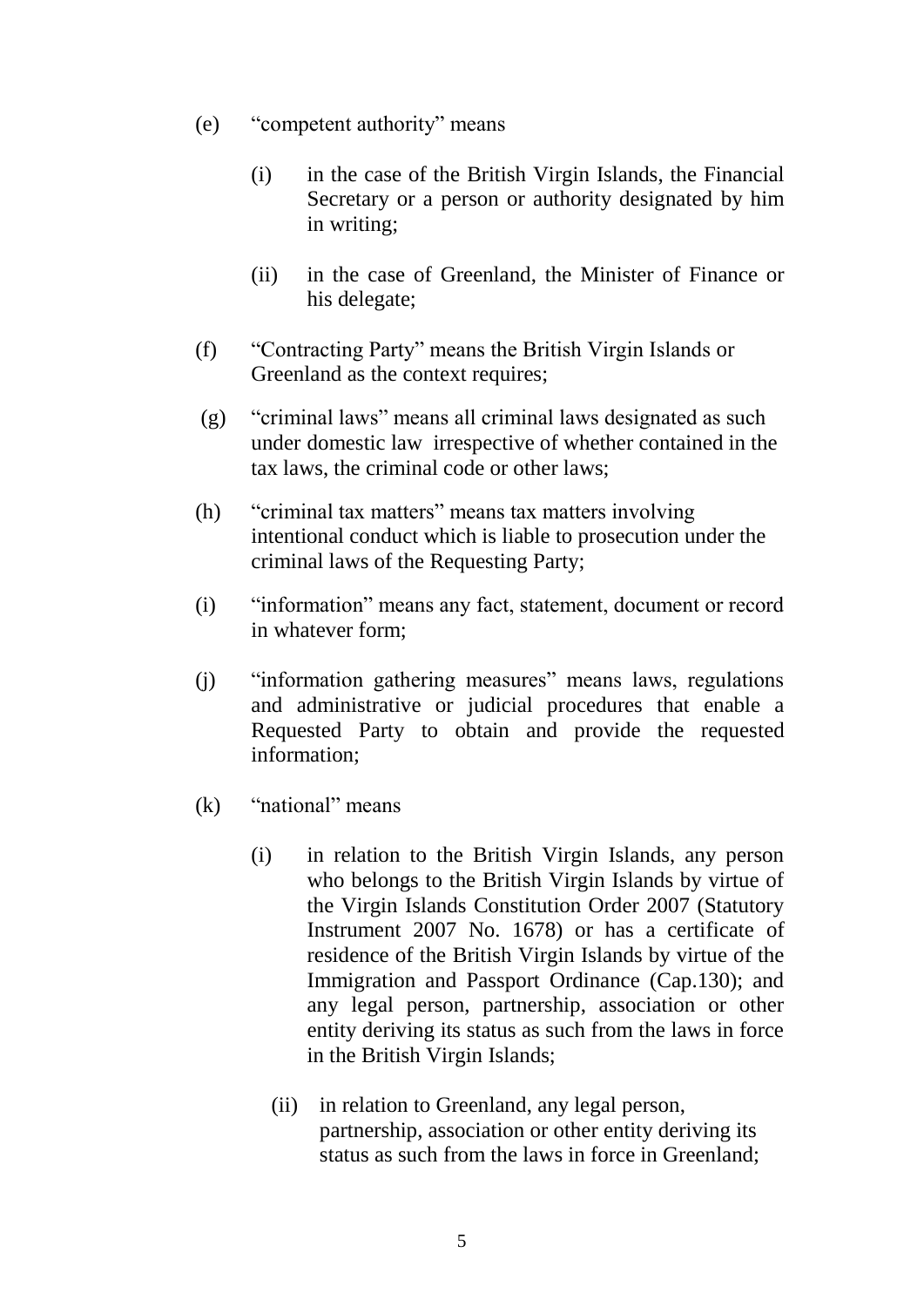- (l) "person" includes an individual, a company, or any other body or group of persons;
- (m) "principal class of shares" means the class or classes of shares representing a majority of the voting power and value of the company;
- (n) "public collective investment fund or scheme" means any collective investment fund or scheme, in which the purchase, sale or redemption of shares or other interests is not implicitly or explicitly restricted to a limited group of investors;
- (o) "publicly traded company" means any company whose principal class of shares is listed on a recognised stock exchange provided its listed shares can be readily purchased or sold by the public. Shares can be purchased or sold "by the public" if the purchase or sale of shares is not implicitly or explicitly restricted to a limited group of investors;
- (p) "recognised stock exchange" means any stock exchange agreed upon by the competent authorities of the Contracting Parties;
- (q) "Requested Party" means the party to this Agreement which is requested to provide or has provided information in response to a request;
- (r) "Requesting Party" means the party to this Agreement submitting a request for or having received information from the Requested Party;
- (s) "tax" means any tax covered by this Agreement.

2. As regards the application of this Agreement at any time by a Contracting Party, any term not defined therein shall, unless the context otherwise requires, have the meaning that it has at that time under the law of that Contracting Party, any meaning under the applicable tax laws of that Contracting Party prevailing over a meaning given to the term under other laws of that Contracting Party.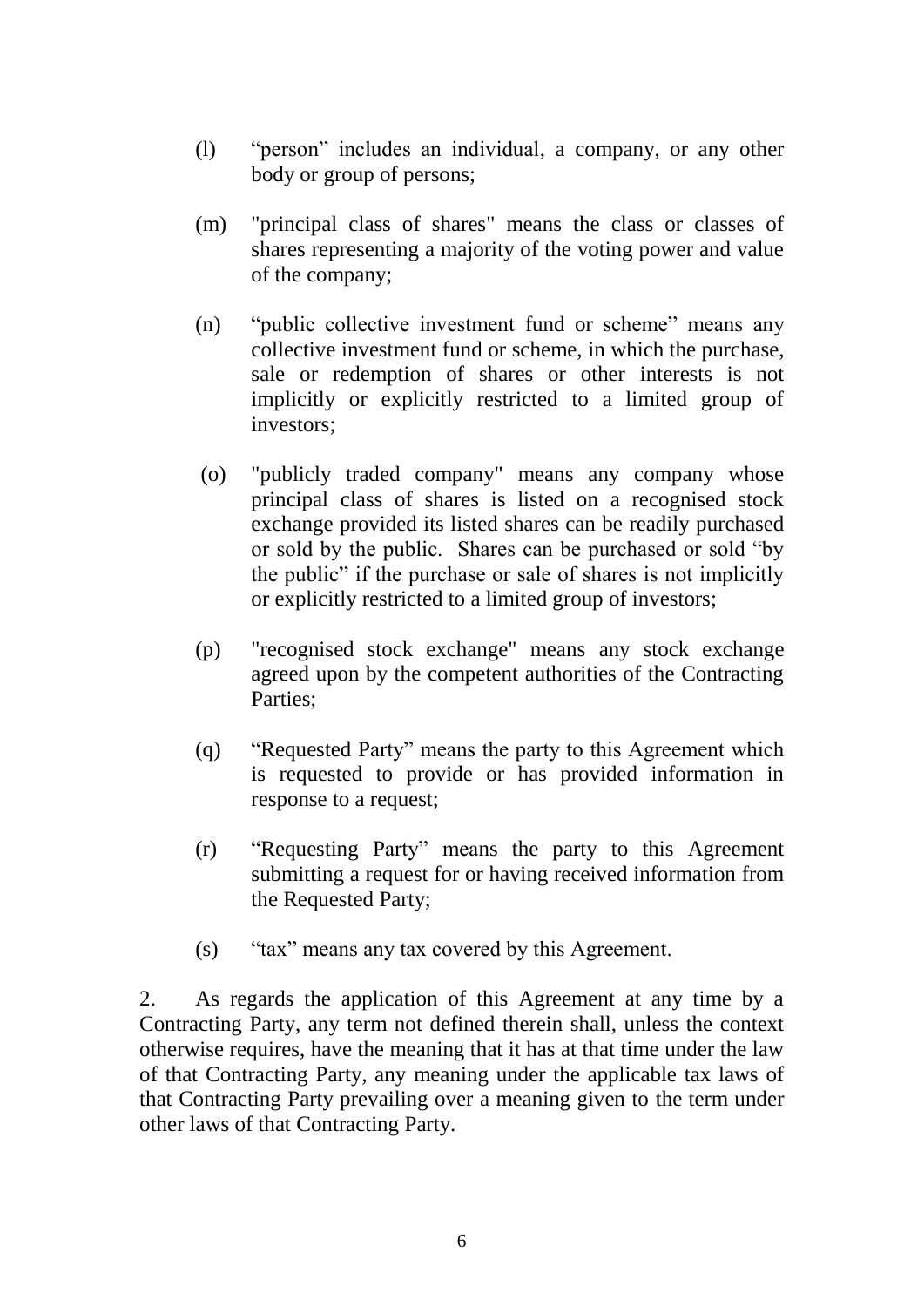## **EXCHANGE OF INFORMATION UPON REQUEST**

1. The competent authority of a Requested Party shall provide upon request in writing by the Requesting Party information for the purposes referred to in Article 1. Such information shall be exchanged without regard to whether the conduct being investigated would constitute a crime under the laws of the Requested Party if it occurred in the territory of the Requested Party. If the information received by the competent authority of the Requested Party is not sufficient to enable it to comply with the request for information, it shall, in accordance with the terms provided in paragraph 7 (a), advise the competent authority of the Requesting Party of that fact and request such additional information as may be required to enable the effective processing of the request.

2. If the information in possession of the competent authority of the Requested Party is not sufficient to enable it to comply with the request for the information, the Requested Party shall use all relevant information gathering measures to provide the Requesting Party with the information requested, notwithstanding that the Requested Party may not need such information for its own tax purposes.

3. If specifically requested by the competent authority of the Requesting Party, the competent authority of the Requested Party shall provide information under this Article, to the extent allowable under its domestic laws, in the form of depositions of witnesses and authenticated copies of original records.

4. Each Contracting Party shall ensure that its competent authority, for the purposes of this Agreement, has the authority to obtain and provide upon request:

- (a) information held by banks, other financial institutions, and any person, including nominees and trustees, acting in an agency or fiduciary capacity;
- (b) information regarding the legal and beneficial ownership of companies, partnerships and other persons, including, within the constraints of Article 2, ownership information on all such persons in an ownership chain; and in the case of trusts, information on settlors, trustees, beneficiaries and protectors; and in the case of foundations, information on founders,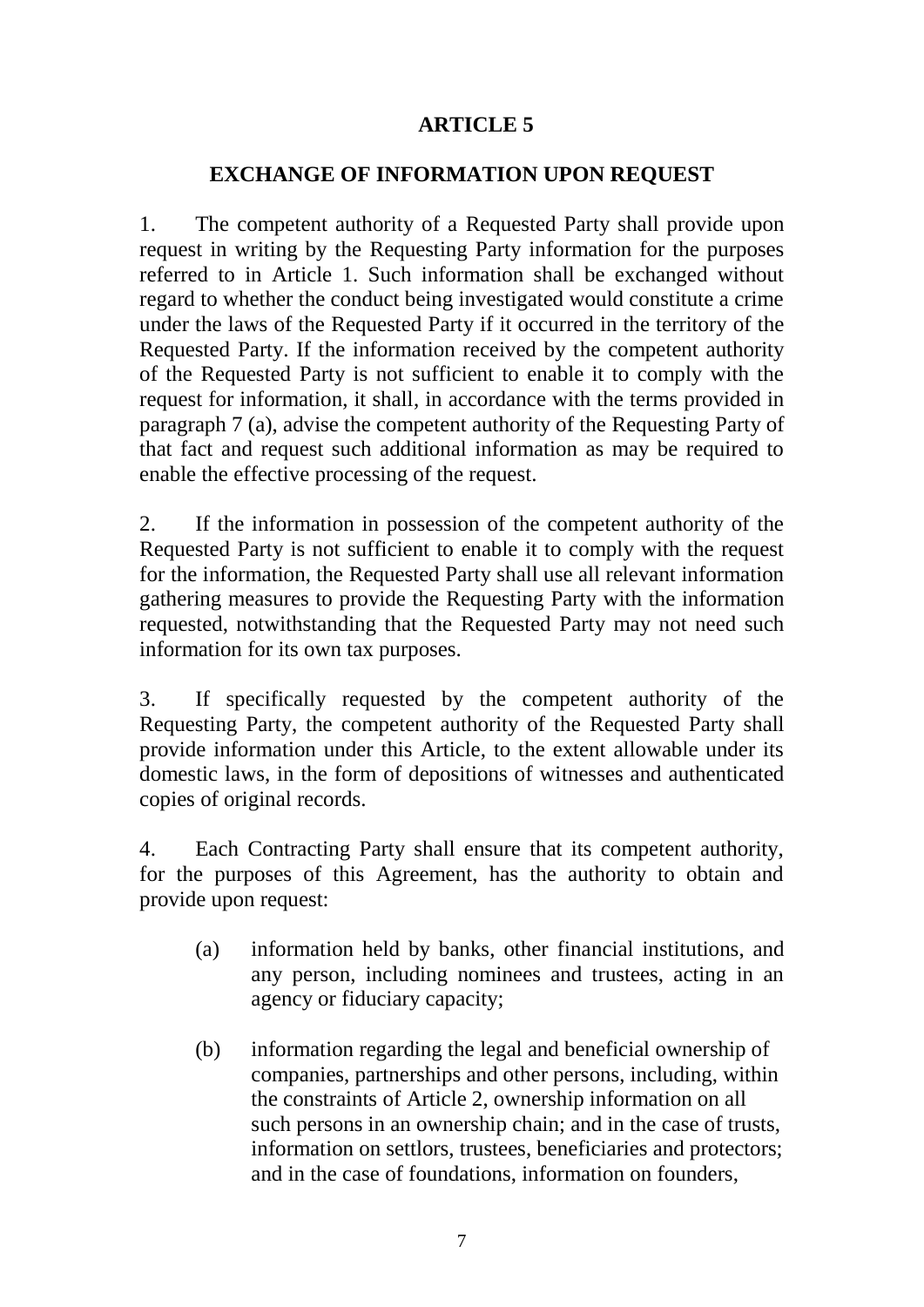members of the foundation council and beneficiaries, and equivalent information in the case of entities that are neither trusts nor foundations.

5. Notwithstanding the preceding paragraphs, this Agreement does not create an obligation on the Contracting Parties to obtain or provide:

- (a) ownership information with respect to publicly traded companies or public collective investment funds or schemes, unless such information can be obtained without giving rise to disproportionate difficulties;
- (b) information relating to a period more than six years prior to the tax period under consideration;
- (c) information in the possession or control of a person other than the taxpayer that does not directly relate to the taxpayer.

6. The competent authority of the Requesting Party shall provide the following information to the competent authority of the Requested Party when making a request for information under this Agreement in order to demonstrate the foreseeable relevance of the information to the request:

- (a) the identity of the person under examination or investigation;
- (b) the period for which the information is requested;
- (c) the nature and type of the information requested, including a description of the specific evidence sought and the form in which the Requesting Party would prefer to receive the information;
- (d) the tax purposes for which the information is sought and the reasons why the information requested is foreseeably relevant to the administration or enforcement of the domestic laws of the Requesting Party;
- (e) grounds for believing that the information requested is present in the territory of the Requested Party or is in the possession or control of a person subject to the jurisdiction of the Requested Party;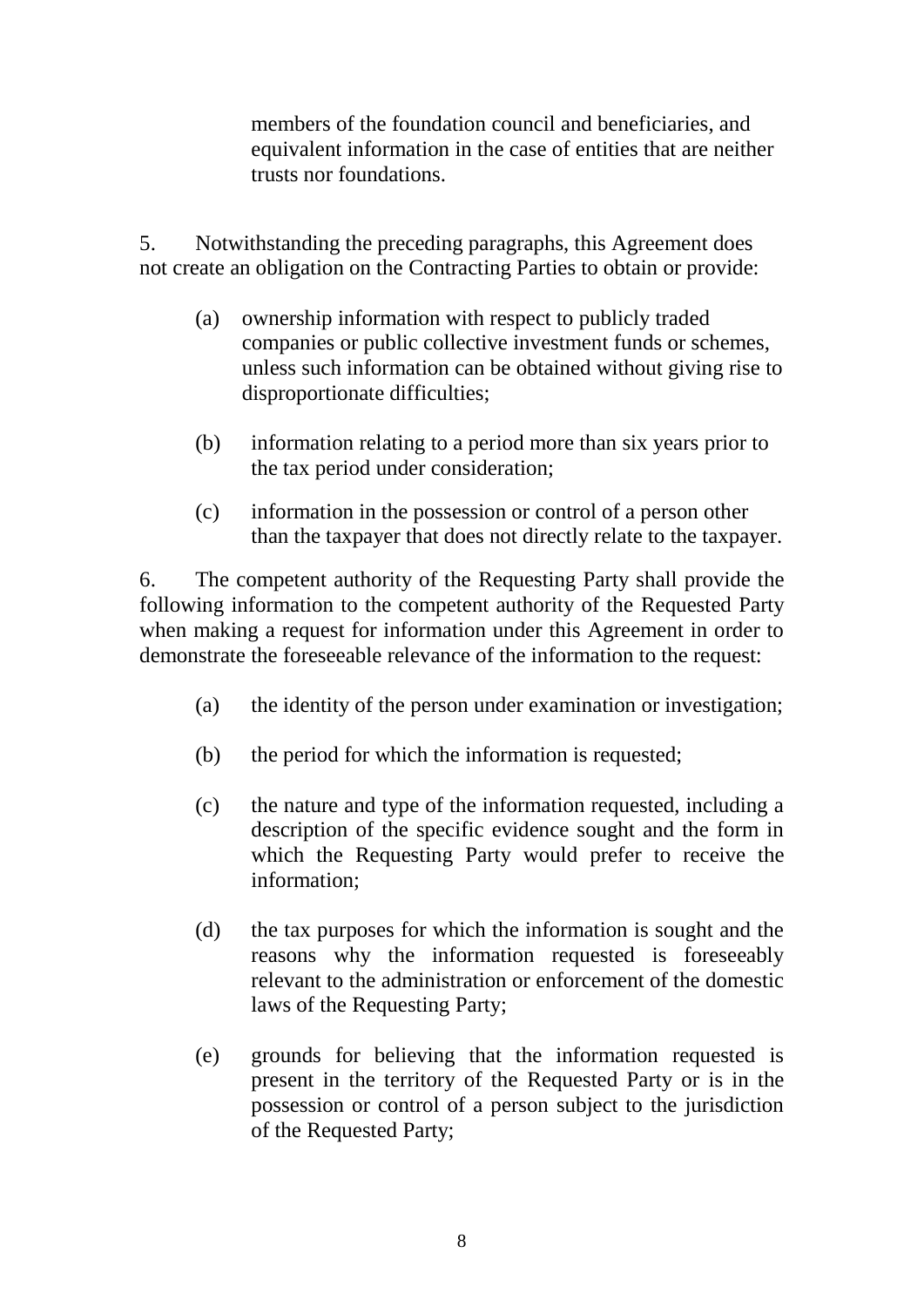- (f) to the extent known, the name and address of any person believed to be in possession or control of the information requested;
- (g) a declaration that the request is in conformity with this Agreement and the laws and administrative practices of the Requesting Party, and that if the requested information were within the jurisdiction of the Requesting Party then the competent authority of the Requesting Party would be able to obtain the information under the laws of the Requesting Party or in the normal course of administrative practice;
- (h) a statement that the Requesting Party has pursued all means available in its own territory to obtain the information, except those that would give rise to disproportionate difficulties.

7. The competent authority of the Requested Party shall forward the requested information as promptly as possible to the competent authority of the Requesting Party. To ensure a prompt response:

- (a) the competent authority of the Requested Party shall confirm the receipt of a request in writing to the competent authority of the Requesting Party and shall notify the competent authority of the Requesting Party of any deficiencies in the request within 60 days of receipt of the request; and
- (b) if the competent authority of the Requested Party has been unable to obtain and provide the information requested within 90 days of receipt of the request, or if obstacles are encountered in furnishing the information, or if the competent authority of the Requested Party refuses to provide the information, it shall immediately inform the competent authority of the Requesting Party in writing, explaining the reasons for its inability to obtain and provide the information, or the obstacles encountered, or for its refusal.

## **ARTICLE 6**

## **TAX EXAMINATIONS OR INVESTIGATIONS ABROAD**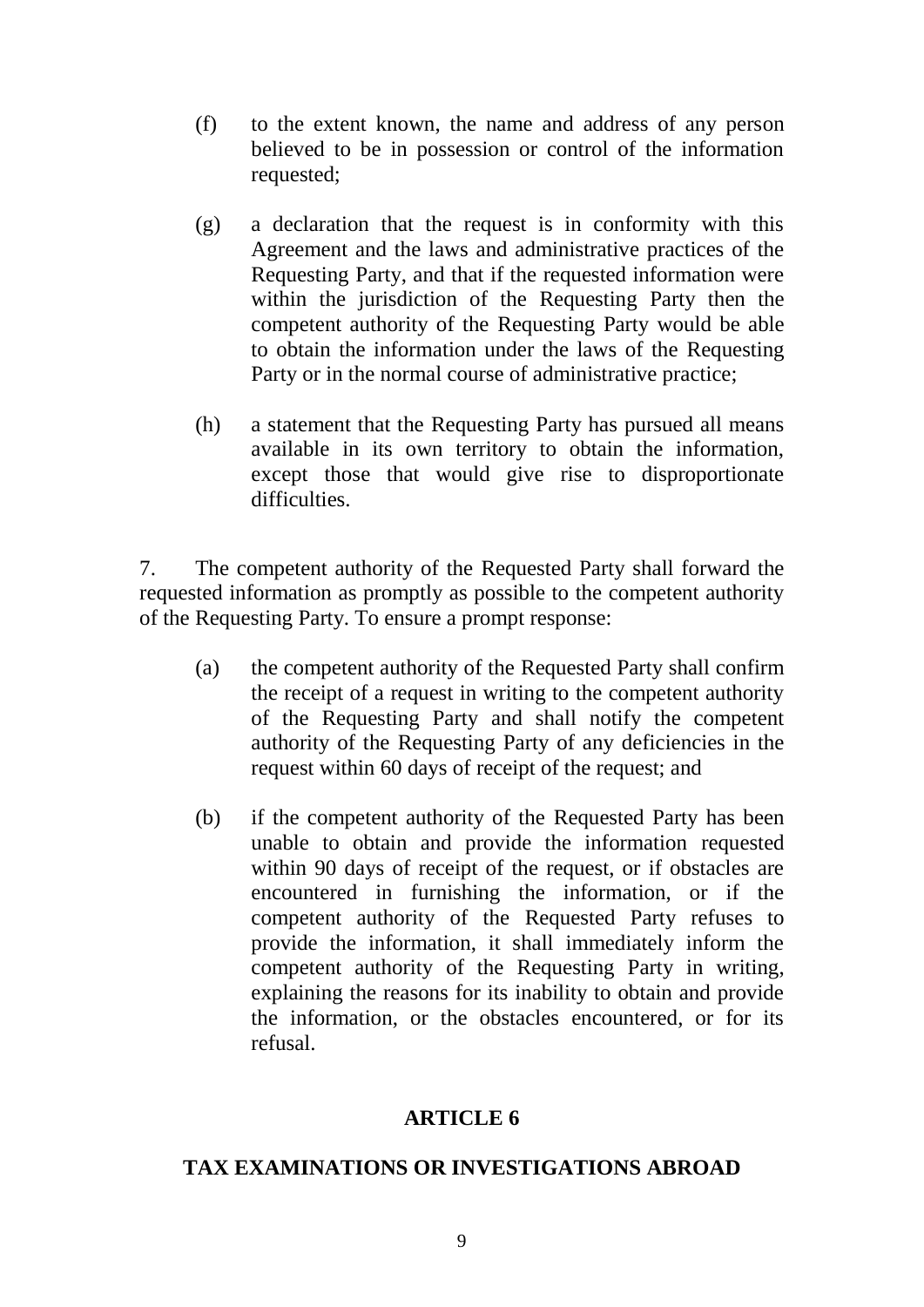1. The Requested Party may, to the extent permitted under its domestic laws, and following reasonable notice from the Requesting Party, allow representatives of the competent authority of the Requesting Party to enter the territory of the Requested Party in connection with a request to interview persons and examine records with the written consent of the persons concerned. The competent authority of the Requesting Party shall notify the competent authority of the Requested Party of the time and place of the meeting with the persons concerned.

2. At the request of the competent authority of the Requesting Party, the competent authority of the Requested Party may, in accordance with its domestic laws, permit representatives of the competent authority of the Requesting Party to be present at the appropriate part of a tax examination in the territory of the Requested Party.

3. If the request referred to in paragraph 2 of this Article is granted, the competent authority of the Requested Party conducting the examination shall, as soon as possible, notify the competent authority of the Requesting Party of the time and place of the examination, the authority or person authorised to carry out the examination and the procedures and conditions required by the Requested Party for the conduct of the examination. All decisions regarding the conduct of the examination shall be made by the Requested Party conducting the examination in accordance with its domestic laws.

# **ARTICLE 7**

# **POSSIBILITY OF DECLINING A REQUEST**

1. The competent authority of the Requested Party may decline to assist:

- (a) where the request is not made in conformity with this Agreement; or
- (b) where the Requesting Party has not pursued all means available in its own territory to obtain the information, except where recourse to such means would give rise to disproportionate difficulties; or
- (c) where the disclosure of the information requested would be contrary to public policy (ordre public).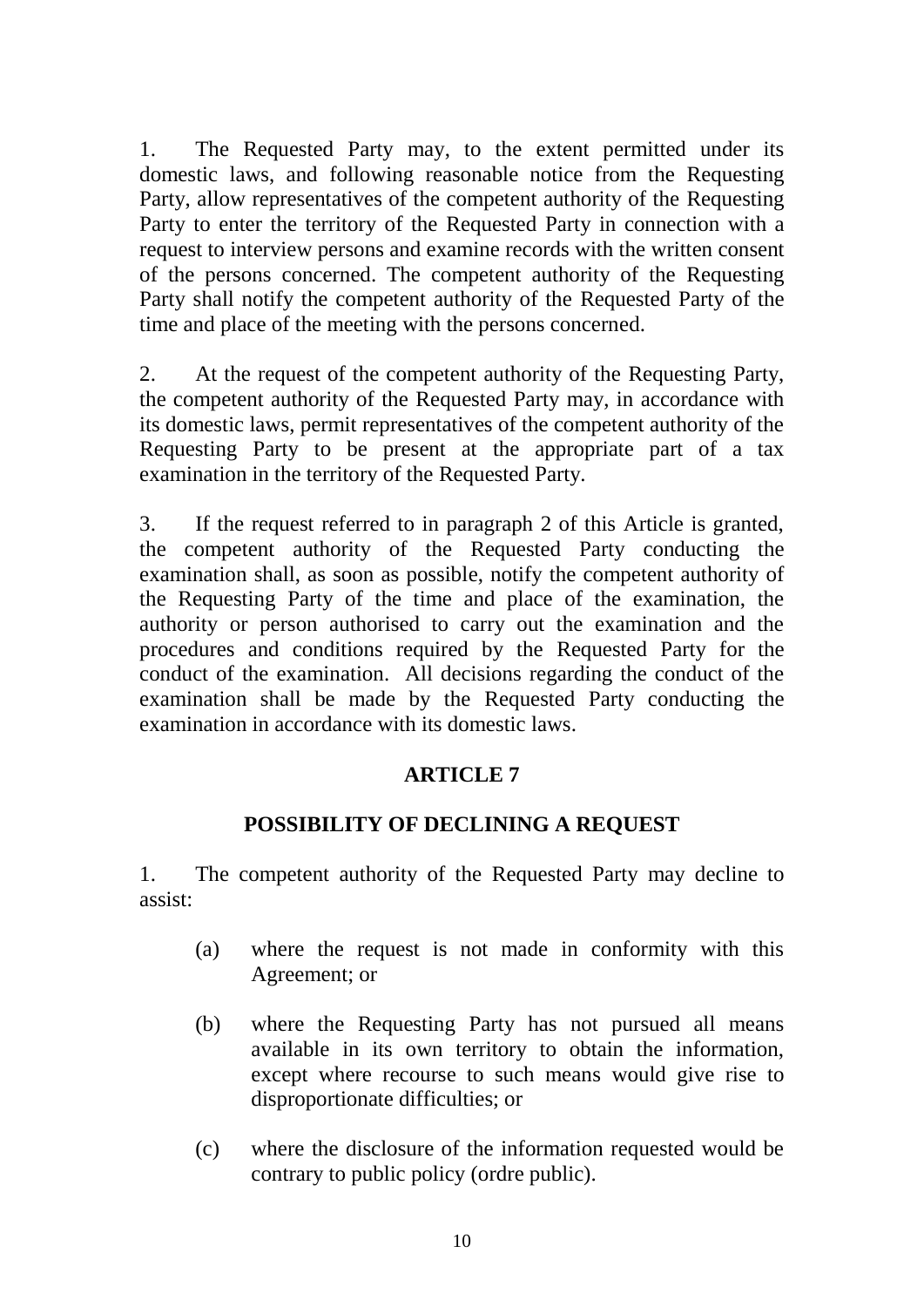2. The provisions of this Agreement shall not impose upon a party any obligation to provide information which would disclose any trade, business, industrial, commercial or professional secret or trade process. Information described in paragraph 4 of Article 5 shall not by reason of that fact alone constitute such a secret or process.

3. (a) The provisions of this Agreement shall not impose on a party the obligation to obtain or provide information which would reveal confidential communications between a client and an attorney, solicitor or barrister where such communications are:

- (i) produced for the purposes of seeking or providing legal advice, or
- (ii) produced for the purposes of use in existing or contemplated legal proceedings.

(b) Information held with the intention of furthering an offence is not subject to legal privilege, and nothing in this Article shall prevent an attorney, solicitor or barrister from providing the name and address of a client where doing so would not constitute a breach of legal privilege.

4. A request for information shall not be refused on the ground that the tax liability giving rise to the request is disputed by the taxpayer.

5. The Requested Party shall not be required to obtain and provide information which, if the requested information was within the jurisdiction of the Requesting Party, the competent authority of the Requesting Party would not be able to obtain under its laws or in the normal course of administrative practice.

6. The Requested Party may decline a request for information if the information is requested by the Requesting Party to administer or enforce a provision of the tax law of the Requesting party, or any requirement connected therewith, which discriminates against a resident or national of the Requested Party as compared with a resident or national of the Requesting Party in the same circumstances.

# **ARTICLE 8**

# **CONFIDENTIALITY**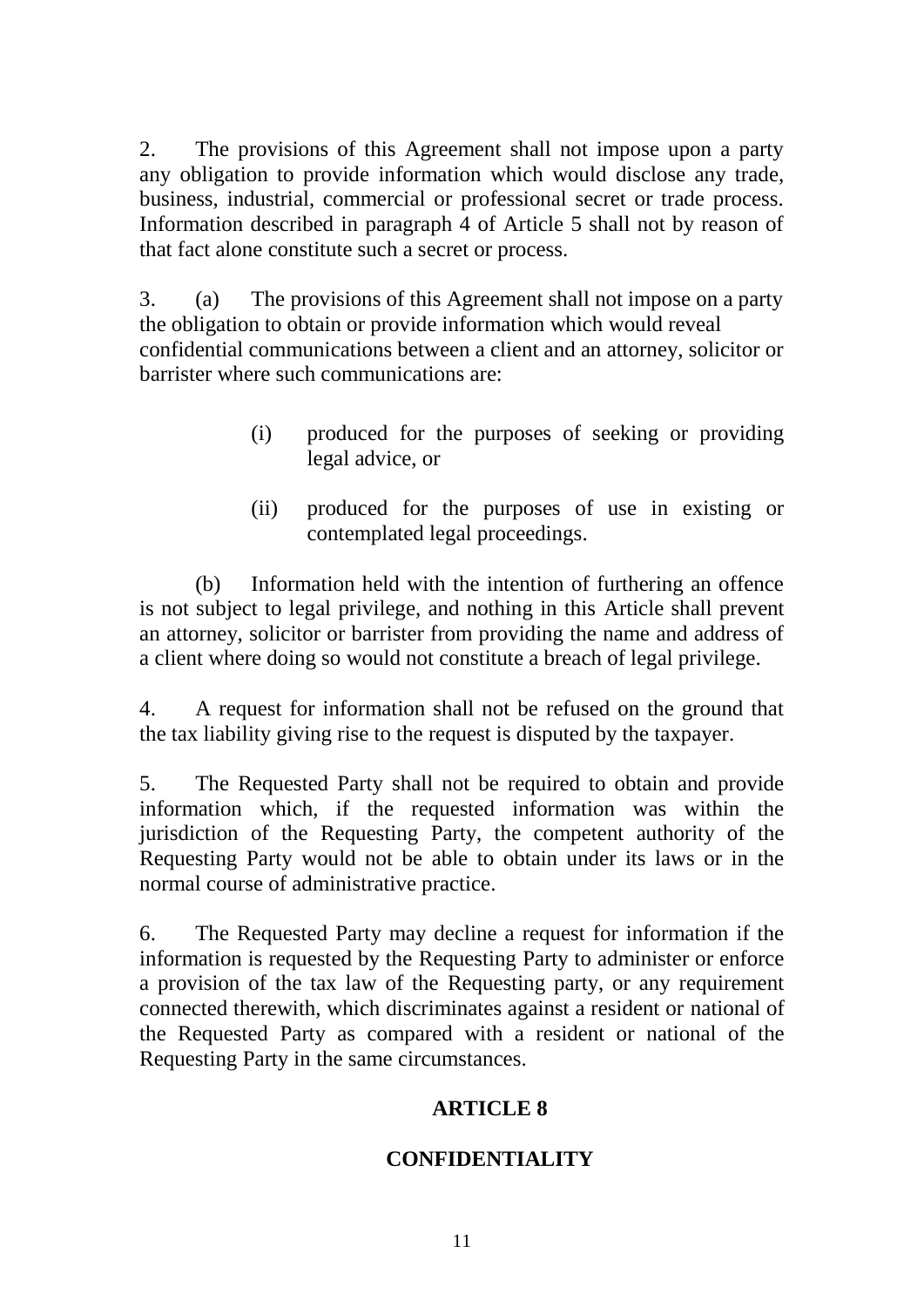1. All information provided and received by the competent authorities of the Contracting Parties shall be kept confidential and shall be disclosed only to persons or authorities (including courts and administrative bodies) concerned with the purposes specified in Article 1 and used by such persons or authorities only for such purposes, including the determination of any appeal or the oversight of the above. For these purposes, information may be disclosed in public court proceedings or in judicial proceedings.

2. The information may not be disclosed to any other person or entity or authority without the express written consent of the competent authority of the Requested Party.

3. Information provided to a Requesting Party shall not be disclosed to any other jurisdiction.

## **ARTICLE 9**

## **SAFEGUARDS**

Nothing in this Agreement shall affect the rights and safeguards secured to persons by the laws or administrative practice of the Requested Party. However, these rights and safeguards may not be applied by the Requested Party in a manner that unduly prevents or delays effective exchange of information.

# **ARTICLE 10**

## **ADMINISTRATIVE COSTS**

1. Incidence of ordinary costs incurred in the course of responding to a request for information will be borne by the Requested Party. Such ordinary costs would normally cover internal administration costs and any minor external costs.

2. All other costs that are not ordinary costs are considered extraordinary costs and will be borne by the Requesting Party. Extraordinary costs include, but are not limited to, the following:

(a) reasonable fees charged by third parties for carrying out research;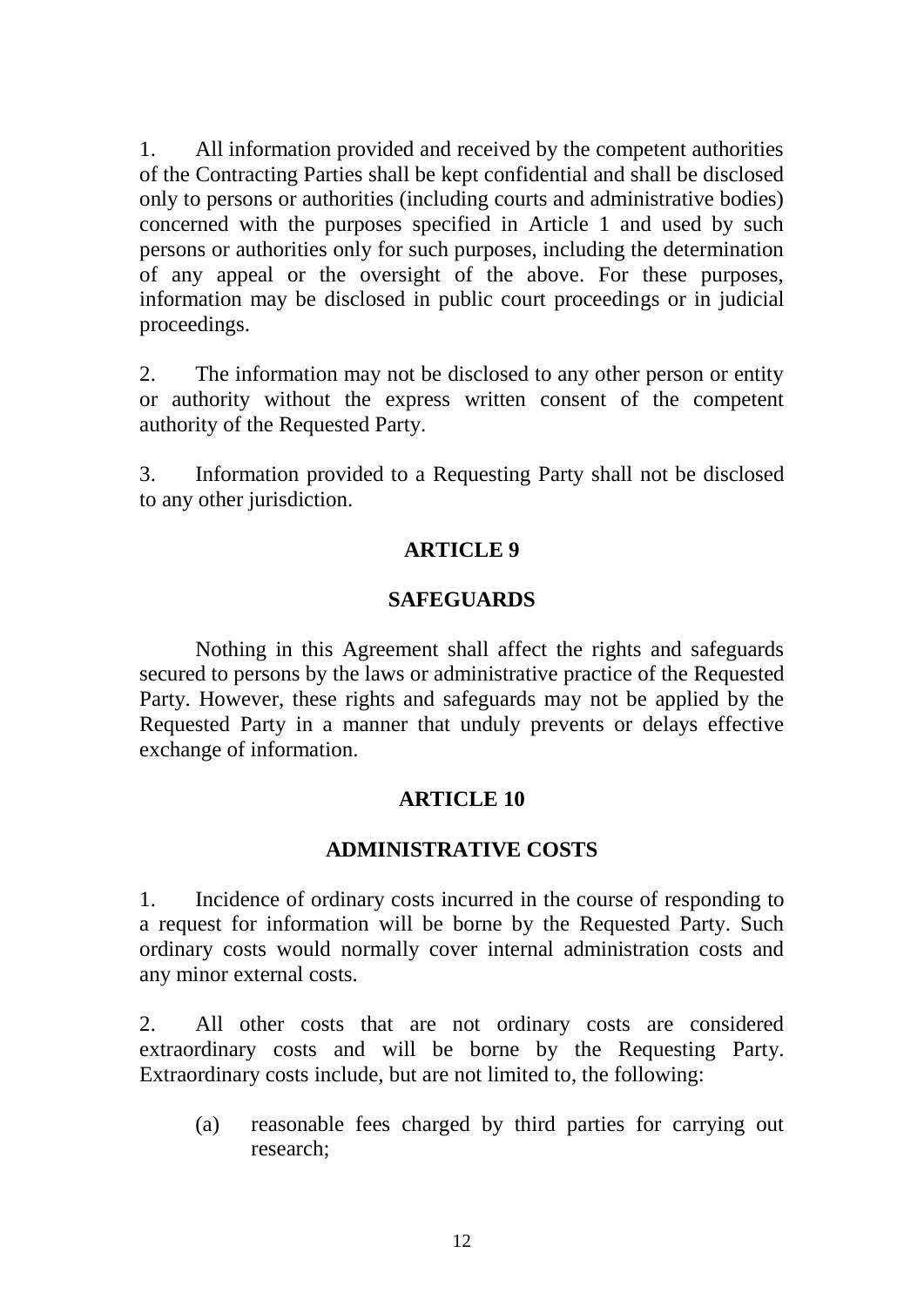- (b) reasonable fees charged by third parties for copying documents;
- (c) reasonable costs of engaging experts, interpreters, or translators;
- (d) reasonable costs of conveying documents to the Requesting Party;
- (e) reasonable litigation costs of the Requested Party in relation to a specific request for information; and
- (f) reasonable costs for obtaining depositions or testimony.

3. The competent authorities of the Contracting Parties will consult each other in any particular case where extraordinary costs are likely to exceed \$US500 to determine whether the Requesting Party will continue to pursue the request and bear the cost.

# **ARTICLE 11**

# **NO PREJUDICIAL OR RESTRICTIVE MEASURES**

1. So long as this Agreement is in force and effective, it is the intention of the Contracting Parties not to apply or introduce prejudicial or restrictive measures based on harmful tax practices to residents or nationals of either Contracting Party. However, in the event that a Contracting Party has reason to believe that the other Contracting Party has introduced such prejudicial or restrictive measures, both Contracting Parties shall immediately initiate proceedings to resolve the matter.

2. A prejudicial or restrictive measure based on harmful tax practices means a measure applied by one Contracting Party to residents or nationals of the other Contracting Party on the basis that the other Contracting Party does not engage in effective exchange of information or because it lacks transparency in the operation of its laws, regulations or administrative practices, or on the basis of no or nominal taxes and one of the preceding criteria.

3. Without limiting the generality of the term "prejudicial or restrictive measure", the term includes the denial of a deduction, credit or exemption, the imposition of a tax, charge or levy, or special reporting requirements. Such measures include any measure which relates, directly or indirectly, to taxation matters. However, they do not include any generally applicable measure, applied by either Contracting Party against, amongst others, members of the OECD generally.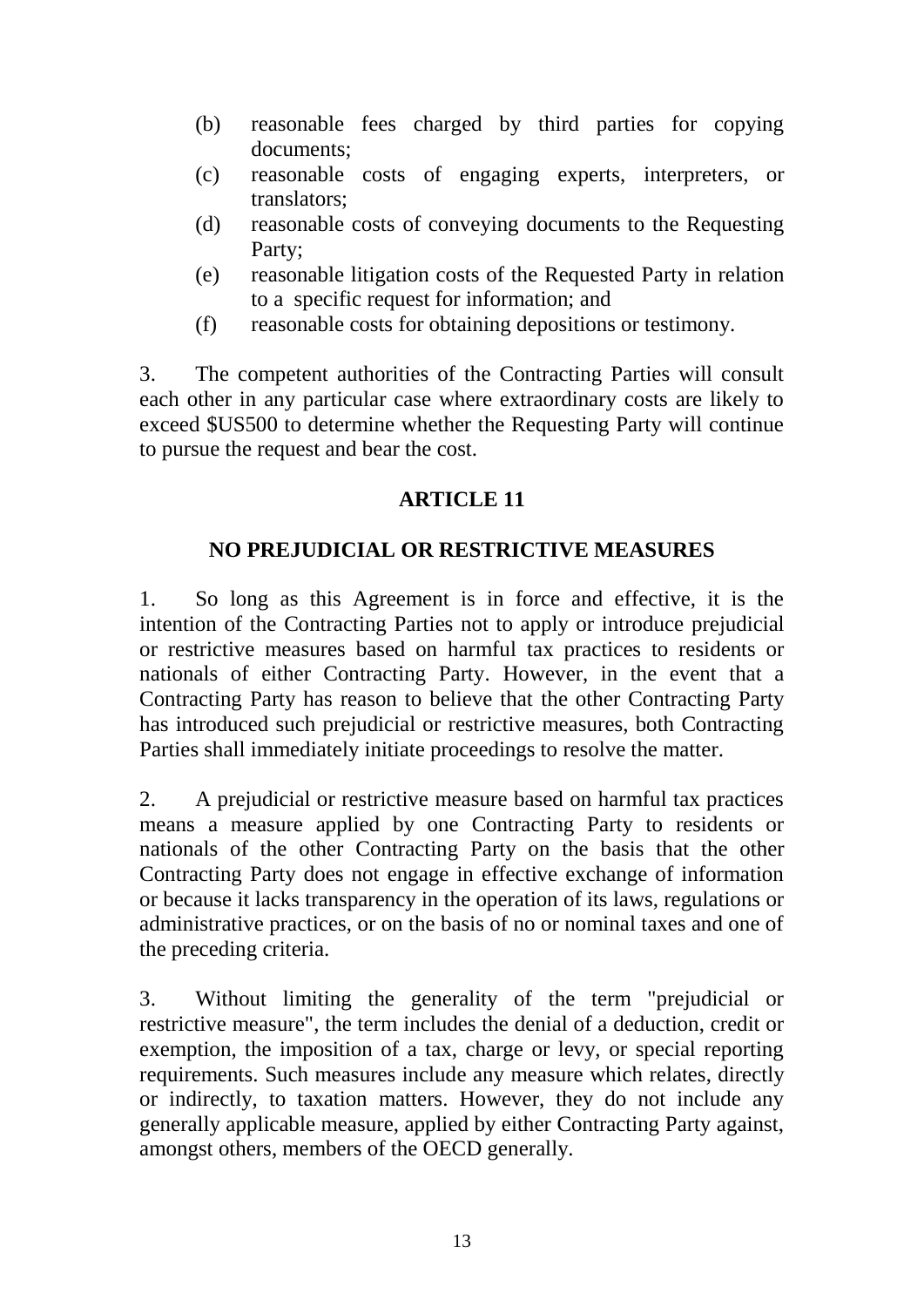#### **IMPLEMENTING LEGISLATION**

The Contracting Parties shall (where they have not already done so) enact any legislation necessary to comply with, and give effect to, the terms of this Agreement.

#### **ARTICLE 13**

### **LANGUAGE**

Requests for assistance and responses thereto shall be drawn up in English

#### **ARTICLE 14**

### **MUTUAL AGREEMENT PROCEDURE**

1. Where difficulties or doubts arise between the Contracting Parties regarding the implementation or interpretation of this Agreement, the competent authorities shall use their best efforts to resolve the matter by mutual agreement.

2. In addition to the efforts referred to in paragraph 1 of this Article, the competent authorities of the Contracting Parties may mutually determine the procedures to be used under Articles 5, 6 and 10.

3. The competent authorities of the Contracting Parties may communicate with each other directly for the purposes of reaching agreement under this Article.

#### **ARTICLE 15**

#### **ENTRY INTO FORCE**

Each of the Contracting Parties shall notify to the other the completion of the procedures required by its law for the bringing into force of this Agreement. The provisions of this Agreement shall have effect: